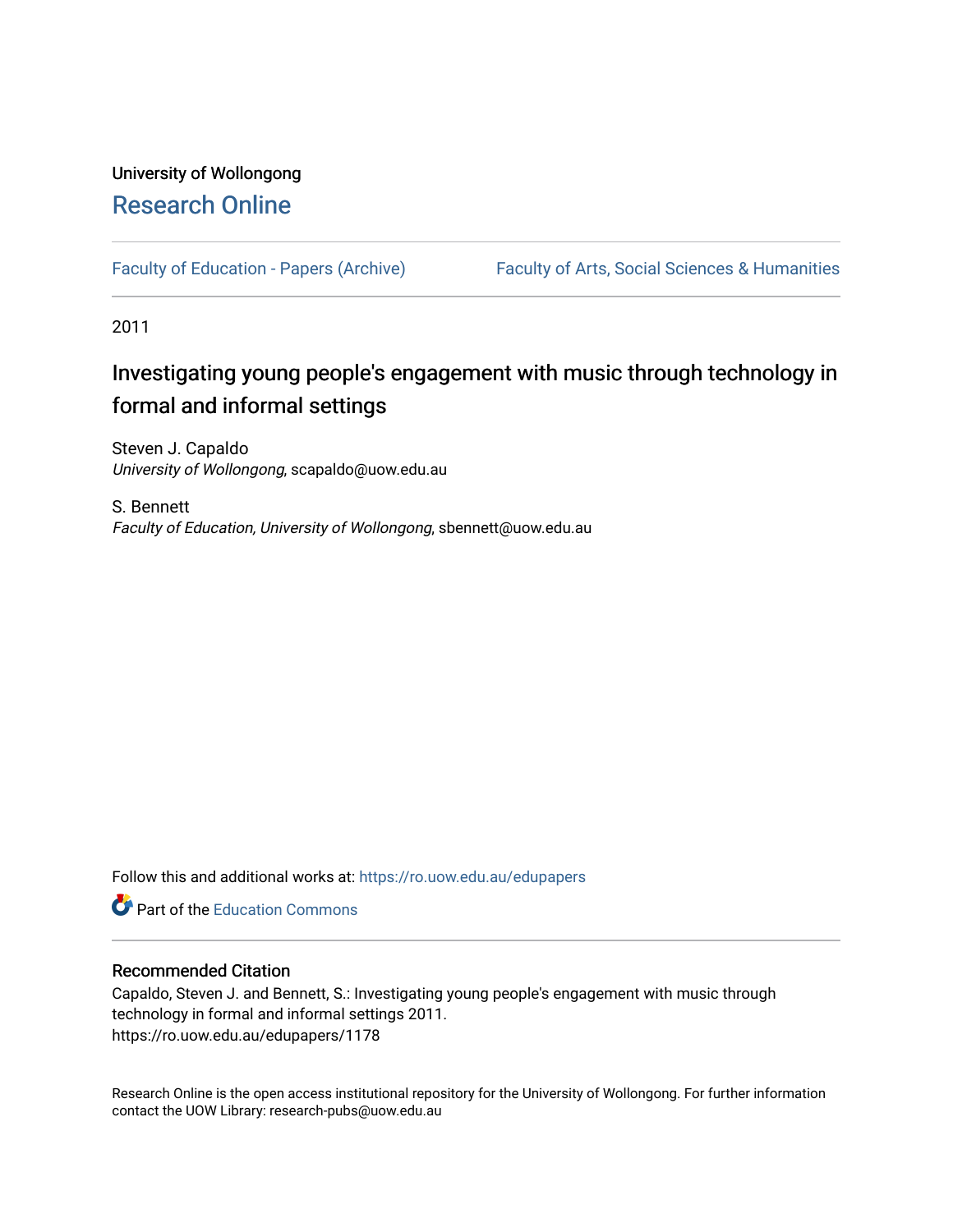## **Investigating Young People's Engagement with Music through Technology**

Steven Capaldo and Sue Bennett Faculty of Education, Interdisciplinary Educational Research Institute University of Wollongong, Wollongong, Australia scapaldo@uow.edu.au

**Abstract**: This paper describes a new study investigating young people's attitudes to and engagement with music to explore how these relate to choices about studying music. The research takes an innovative approach to developing an understanding of a young person's musical world that is holistic, by encompassing engagement with music through technology across everyday and academic settings. In so doing the research addresses gaps in current understanding about young people's engagement with music by including the full range of consumption, sharing and creation practices inside and outside of school. It also extends research into digital media creation that to date has focused on video and text-based cultures. Importantly, the study investigates claims made about how information and communication technology is changing engagement with music and consider the implications for school-based music education.

## **Introduction**

Class enrolments provide evidence that many students do not continue to study music after the compulsory courses end in the early years of high school. Attrition increases in later years, resulting in very small numbers of students taking music subjects for their final high exams. Even though this trend suggests a low-level of student interest in or engagement with music, many students create and listen to music in their personal time outside of school through the skillful use of technology, demonstrating a strong engagement and interaction with music through technology (Mans, 2009; Bell, 2008; Rosevear, 2008; Green, 2006; Zhu & Baylen, 2005). This reflects a wider trend across all areas of creative endeavour with digital technologies enabling new ways to create and share content, blurring traditional boundaries between those who create and those who consume creative works (Goggin, 2004; Manovich, 2001). These new 'creative producers' are often enthusiastic amateurs, who use the tools and knowledge of professionals to develop their own creative cultures (see for example, Buckingham & Willett, 2009; Green & Hannon, 2007).

Students who use these new technologies often direct greater focus and attention to gaining skills and techniques in the use of technology rather than the musical outcome they initially intended. Primarily, the student's aim is to create musical works/compositions by developing their musicianship through the use of computer-based composition applications such as Apple's *GarageBand*. *GarageBand* is one of many software applications that utilizes a 'select-and-insert' process of organising sound. Instead, the outcome for students appears to be a better understanding of how to use a particular application rather than gaining an awareness of the idiosyncratic and performance elements of the instruments for which they are writing. In short, they gain little understanding about whether, for example, a real piano can actually play the music for piano they have constructed within the computerbased environment. And even further, many students are not able to play any of the music they have written on a real instrument (Cain, 2004).

While there is general acknowledgement that music helps to make people's lives meaningful and that students understand (directly and indirectly) the social, cultural and artistic benefits that come with musical and technological knowledge, skills, and understanding (Campbell, 2000; Swanwick, 1999), this situation poses something of a conundrum for contemporary music education. Why do many young people engage in sophisticated informal music sharing and creation practices, but choose not to participate in school music programs (either curricula or extra curricula) after early high school even when some of those programs involve the use of technology? And, what implications do young people's informal music practices have for music education?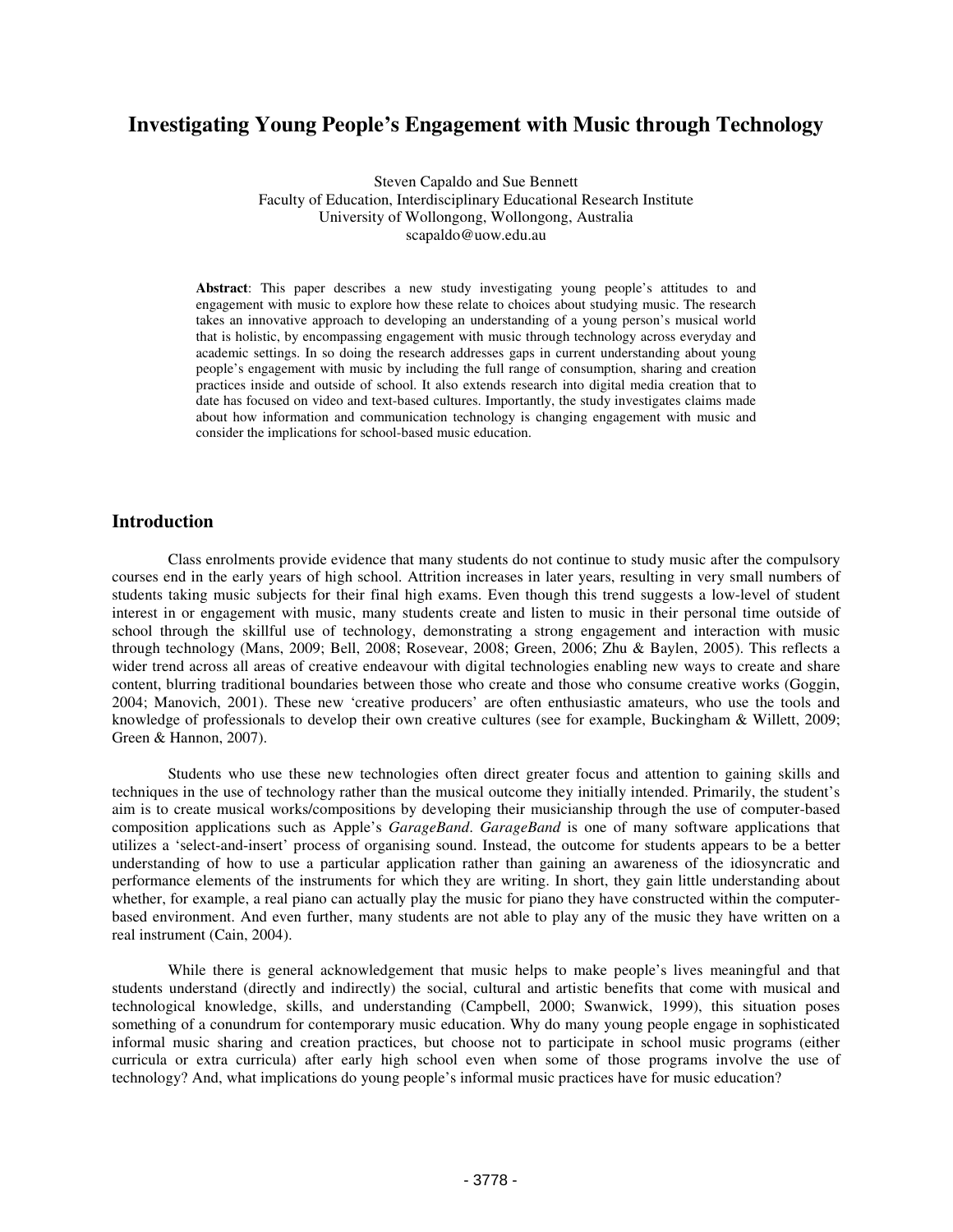This paper describes a new research project that is investigating Australian high school students' attitudes to music and the ways they engage with music through technology in formal and informal learning environments. The study focuses on the following four aspects of young people's engagement with music:

- Examining student choices about studying music in school.
- Understanding student engagement with music outside of school.
- Exploring how and why students create and listen to music through technology.
- Evaluating students' musical development through their use of technology.

#### **Rationale for the study**

This new study is significant because it addresses questions of critical importance to contemporary music education. Very little research has been undertaken investigating student engagement with music and technology across their academic and personal lives in an effort to understand the context in which young people make decisions about formal music study. Existing research has focussed on either inside or outside school music activities, or on the integration of a particular technology in the classroom. (Zhu & Baylen, 2005; Ruthmann, 2006: Burnard, 2007; Rosevear, 2008; Bell, 2008) By adopting a broader approach that seeks to holistically understand a student's musical world across a variety of settings and technologies, this investigation will give insights into:

- The reasons students do not continue to study music at school as an elective option
- Student attitudes and thoughts about music both personally and as a school subject
- The technology students use to access, listen to, create and manipulate music/sound
- Students' motivation to engage in music, and
- Students' attitudes to interacting with music through technology.

This study will also critically examine a common assumption made about technology-based activities - that 'because people can, then they will', and provide evidence about possible relationships between students' attitudes to and uses of technology in their engagement with music. This will advance knowledge in this area, which is often dominated by unevidenced claims based on personal anecdotes. While it is clear that students rarely experience music without using some form of technology (Burnard, 2007; Ruthmann, 2006), little is known about the extent of creative activities that go beyond consuming other people's musical creations. In collecting this evidence the research will offer a basis for informed decisions to be made about future developments in formal music education, in particular school curricula and pedagogy.

This study is also significant in that extends a tradition of research that has explored young people's everyday creativity, but which to date has included few studies specifically of music. It complements, for example, the work on video cultures and text-based publishing (eg. Buckingham & Willet, 2009).

Studies have been conducted examining informal and self-initiated music education (Mans, 2009; Mak, 2007; Batt-Rawden & DeNora, 2005; Folkestad, 2005; et al) that forms part of a diverse range of creative arts experiences in which students engage. However the growing art form of Media Arts – that utilises technology in unique creative ways and seems to engage many students in artistic and social interaction – has not received the same level of examination.

It is very clear from observational evidence that most students in secondary schools listen to and engage with music using some form of technology. Laptop computers, mp3 players, CD players, mobile phones and even some of the instruments student's play are all examples of technologies by which students interact with music both in and out of school. Yet there is little evidence provided by research studies to identify the reasons behind student music choices, motivation and thoughts, and their attitudes to the music with which they engage.

This will advance understanding about young people's actual practices and inform discussion about how in-school music education could relate to informal music practices. The findings will provide a basis for recommending changes in music education curricula and pedagogy by advancing understanding about the types of music activities young people choose to engage in and why.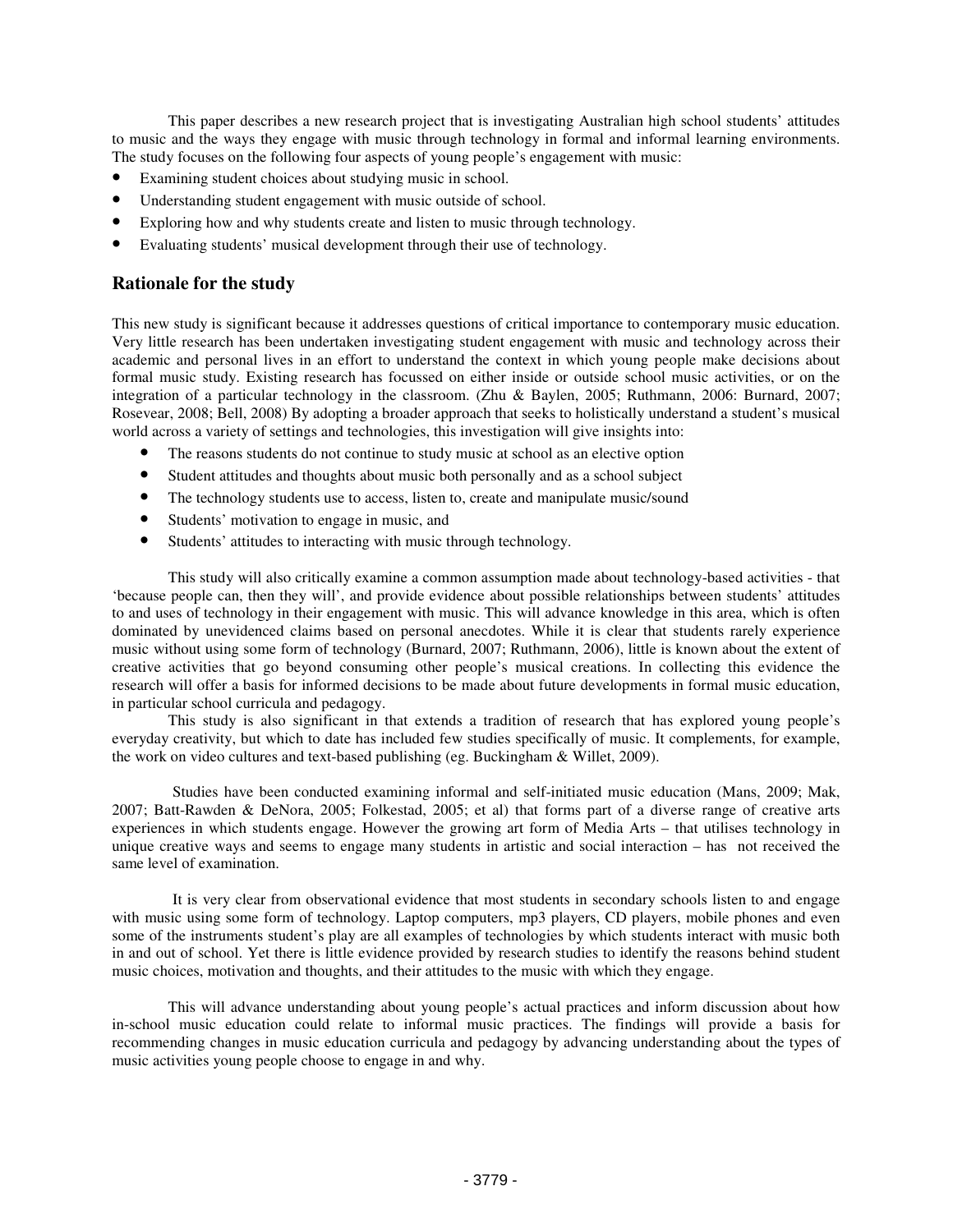## **Theoretical framing**

The conceptual framework will draw on Bourdieu's (1990) inter-related notions of field, capital and habitus by seeking to understand the particular music practices undertaken and how they are valued in the different contexts in which students engage, such as in school, in formal tuition outside school, in amateur music-making and in everyday music consumption. This approach is appropriate because it takes a holistic view of an individual's music practices but also sees them in relation to the contexts in which they are conducted. The research will drawn on and extend the protocols developed by Lamont and Maton (2008) to investigate students' attitudes to at different stages of secondary schooling in the United Kingdom.

## **Methodology**

The study will adopt a mixed methods approach, combining survey and focus group interviews in the following four phases, commencing in January 2011.

#### **Phase 1** – Analysis of the curriculum and prior research

The project will begin with a detailed analysis of music in the NSW years 7-12 syllabus and a further analysis of prior research findings to extend the preliminary work undertaken to prepare this grant application.

#### **Phase 2** – Develop survey

A preliminary survey instrument will be developed using concepts from the literature and previously developed items from Lamont and Maton (2008). Pilot testing of the instrument will be conducted using three groups of students (one each from stages 4, 5 and 6) to test their interpretation of items on the survey.

#### **Phase 3** – Administer survey

The survey will be administered to every student in the school. The procedure for administering the survey will be negotiated with the school to minimise disruption while maximising the response rate. It is anticipated that the survey will take 20 minutes for students to complete. The purpose of the survey is gauge students'attitudes to music and survey their music activities over different stages of schooling.

#### **Phase 4** – Conduct focus group interviews

The researchers will work with the school to identify a pool of 40 students from each stage who represent a range of abilities and interests. These students will be invited to participate in the focus group interviews in groups of five students. A random selection will be made from the sub-set of students who agree to participate and whose parents give consent. The aim will be to interview up to 10 students from each stage. Focus group interviews will enable the researchers to develop a more detailed understanding of young people's music-related activities inside and outside of school.

The intended outcomes of the project are to:

- Provide evidence about student attitudes and experiences with music through technology
- Evaluate the musical development of students who only engage with music informally outside of school
- Make recommendations for changes to school music curricula to include relevant, current and engaging methods and approaches to music education

Preliminary finding will be presented at the conference.

#### **Conclusion**

The new research described in this paper breaks new ground in conceptualising what it is we need to know about the role technology plays in young people's informal and formal music experiences. By developing a more complete picture of a young person's musical world their choices and preferences about listening to, sharing, playing and creating music can be considered simultaneously. By understanding these choices a more informed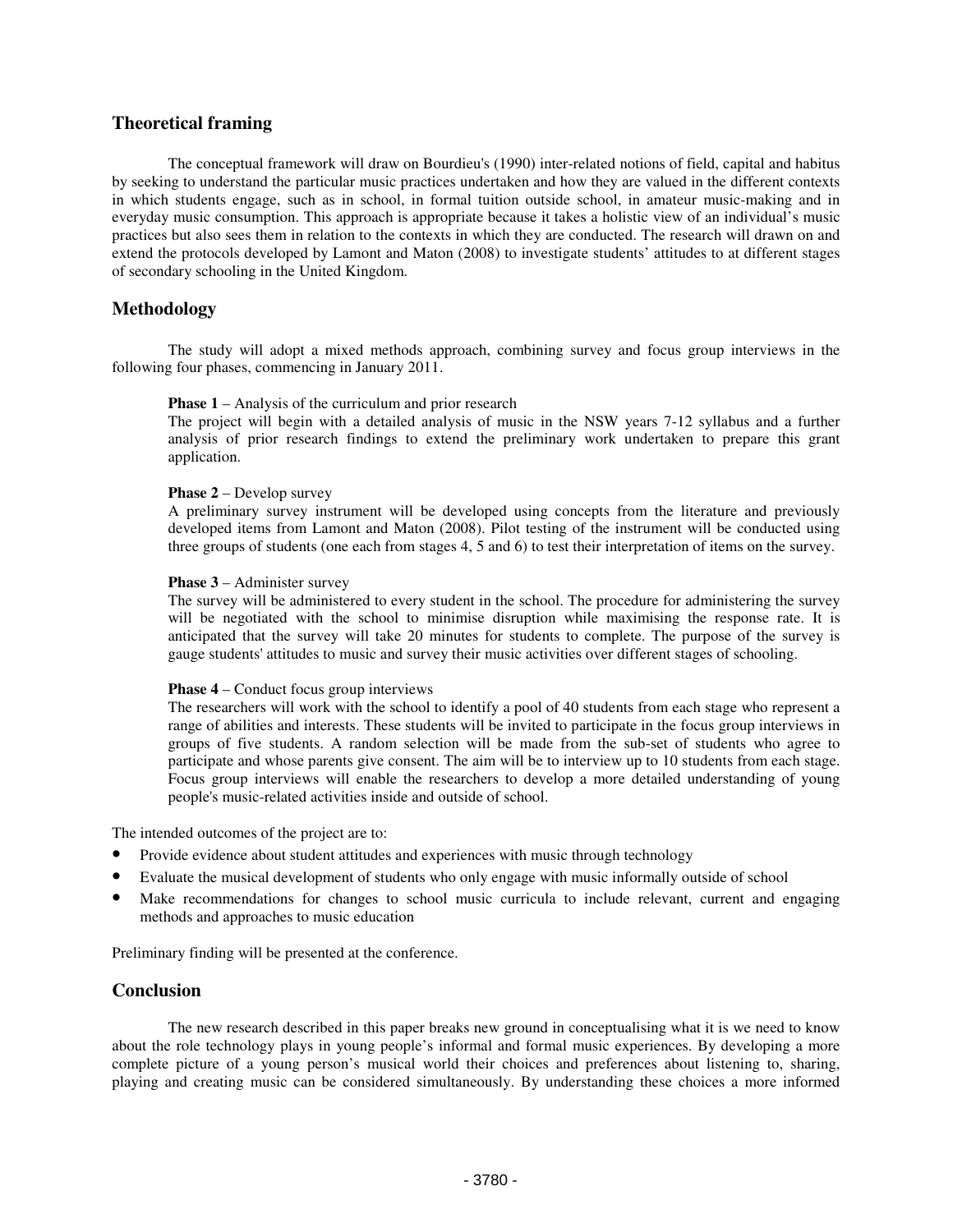discussion can be had about the role of school-based music education, formal music tuition outside school and informal amatuer activities contribute to a young person's musicality.

#### **References**

Burnard, P. (2007). Reframing creativity and technology: promoting pedagogic change in music education. *Journal of Music, Technology and Education,* 1:1, 37-55

Batt-Rawden, K and DeNora, T. (2005) Music and informal learning in everyday life. *Music Education Research,* 7:3, 289-304

Bell, M. (2008). *Just sitting there learning: Case studies in NSW secondary school music and musical participation.* Thesis, University of Sydney

Boal-Palheiros, G. M. & Hargreaves. D.J. (2001). Listening to music at home and at school. *British Journal of Music Education,* 18: 103-118

Bresler, L. and Webster, P. (2007). Prelude: knowledge, skills, attitudes, and values: technology and its role in arts education. *International Handbook of Research in Arts Education*, 16: 1293-1295. Netherlands: Springer International Handbooks of Education

Bourdieu, P. (1990) *The Logic of Practice*. Cambridge: Polity.

Buckingham, D. & Willet, R. (2009). Video Cultures: Media Technology and Everyday Creativity. London: Palgrave Macmillan.

Campbell, P.S and Wade, B.C.. (2004). *Teaching Music Globally*. New York: Oxford University Press.

Folkestad, G. (2006). Formal and informal learning situations or practices vs formal and informal ways of learning. *British Journal of Music Education,* 23:2, 135-145.

Folkestad, G. (2005). Here there and everywhere: music education research in a globalised world. *Music Education Research,* 7:3, 279-287.

Glover, J. (2000). Teaching Music Musically, *Music Education Research*, 2:2, 219-233.

Goggin, G. (2004). *Virtual Nation*. Sydney: UNSW Press.

Green, H. & Hannon, C. (2007). Young people are spending their time in a space which adults find difficult to supervise or understand. Report. London: Demos.

Ho, W-C. (2004). Attitudes towards information technology in music learning among Hong Kong Chinese boys and girls. *British Journal of Music Education,* 21: 143-161. Cambridge: Cambridge University Press.

Lamont, A., Hargreaves, D.J., Marshall, N.A., and Tarrant, M. (2003). Young people's music in and out of school. *British Journal of Music Education,* 20: 229-241. Cambridge: Cambridge University Press.

Lamont, A. & Maton, K. (2008). Choosing music: Exploratory studies into the low uptake of music GCSE. *British Journal of Music Education*.

Lebler, D. (2004). Get smarter music: making knowledge from know-how. ETL Conference, Griffith University